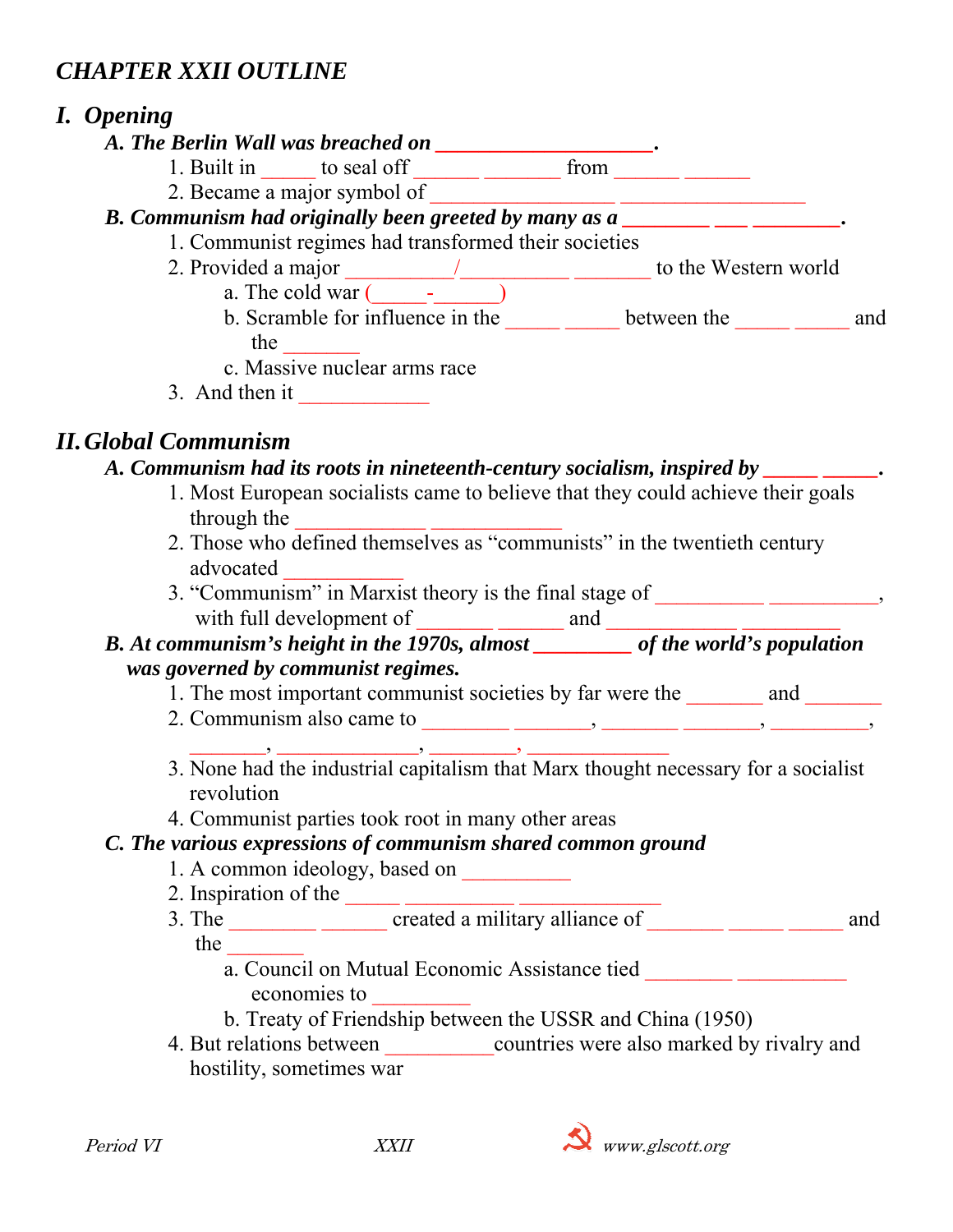### *III. Comparing Revolutions as a Path to Communism*

*A. Communist revolutions drew on the mystique of the \_\_\_\_\_\_\_\_\_\_\_\_\_\_\_\_\_\_\_\_\_\_\_\_\_\_\_*  1. Got rid of landed aristocracies and the old ruling classes 2. Involved \_\_\_\_\_\_\_ upheavals in the countryside; educated leadership in the cities 3. \_\_\_\_\_\_\_, \_\_\_\_\_\_, \_\_\_\_\_\_\_\_ revolutions all looked to a modernizing future, example any nost algia for the past 4. But there were important differences: a. Communist revolutions were made by highly organized parties guided by a \_\_\_\_\_\_\_\_\_\_ ideology b. The were among the victims of communist upheavals, whereas were chief beneficiaries of French Revolution *B. Russia: Revolution in a Single Year*  1. Russia's revolution (\_\_\_\_\_\_\_) was sudden, explosive a. Was forced to abdicate the throne in February 1917 b. Massive social upheaval 2. Deep-seated social revolution soon showed the inadequacy of the Provisional Government a. It would not/could not meet the demands of the revolutionary masses b. The state of the state of the state of the state of the state of the state of the state of the state of the state of the state of the state of the state of the state of the state of the state of the state of the state o c. Left opening for the rise of more radical groups d. Most effective opposition group was the same set of the set of the set of the set of the set of the set of the set of the set of the set of the set of the set of the set of the set of the set of the set of the set of th  $\begin{pmatrix} \frac{1}{2} & \frac{1}{2} & \frac{1}{2} & \frac{1}{2} & \frac{1}{2} & \frac{1}{2} & \frac{1}{2} & \frac{1}{2} & \frac{1}{2} & \frac{1}{2} & \frac{1}{2} & \frac{1}{2} & \frac{1}{2} & \frac{1}{2} & \frac{1}{2} & \frac{1}{2} & \frac{1}{2} & \frac{1}{2} & \frac{1}{2} & \frac{1}{2} & \frac{1}{2} & \frac{1}{2} & \frac{1}{2} & \frac{1}{2} & \frac{1}{2} & \frac{1}{2} & \frac{1}{2$  3. \_\_\_\_\_\_\_\_\_\_\_\_\_\_seized power in a coup (October 1917) a. Claimed to act on behalf of the " b.  $\qquad \qquad -$  followed:  $\qquad \qquad$  vs. a variety of enemies c. By 1921,  $\qquad \qquad$  (now calling their party " $\qquad \qquad$ ") had won 4. During the civil war, the \_\_\_\_\_\_\_\_\_\_\_\_\_: a. Regimented the economy b. Suppressed nationalist rebellions c. Committed atrocities (as did their enemies) d. Integrated many lower-class men into the Red Army and into local governments e. Claimed to defend Russia from \_\_\_\_\_\_\_\_\_\_\_\_\_\_ as well as from internal exploiters f. Strengthened their tendency toward authoritarianism 5. For 25 years, the new \_\_\_\_\_\_\_\_ was the only communist country a. Expansion into thanks to Soviet occupation at the end of WWII b. Stalin sought a buffer of "friendly" governments in Eastern Europe; imposed communism from \_\_\_\_\_\_\_\_\_\_

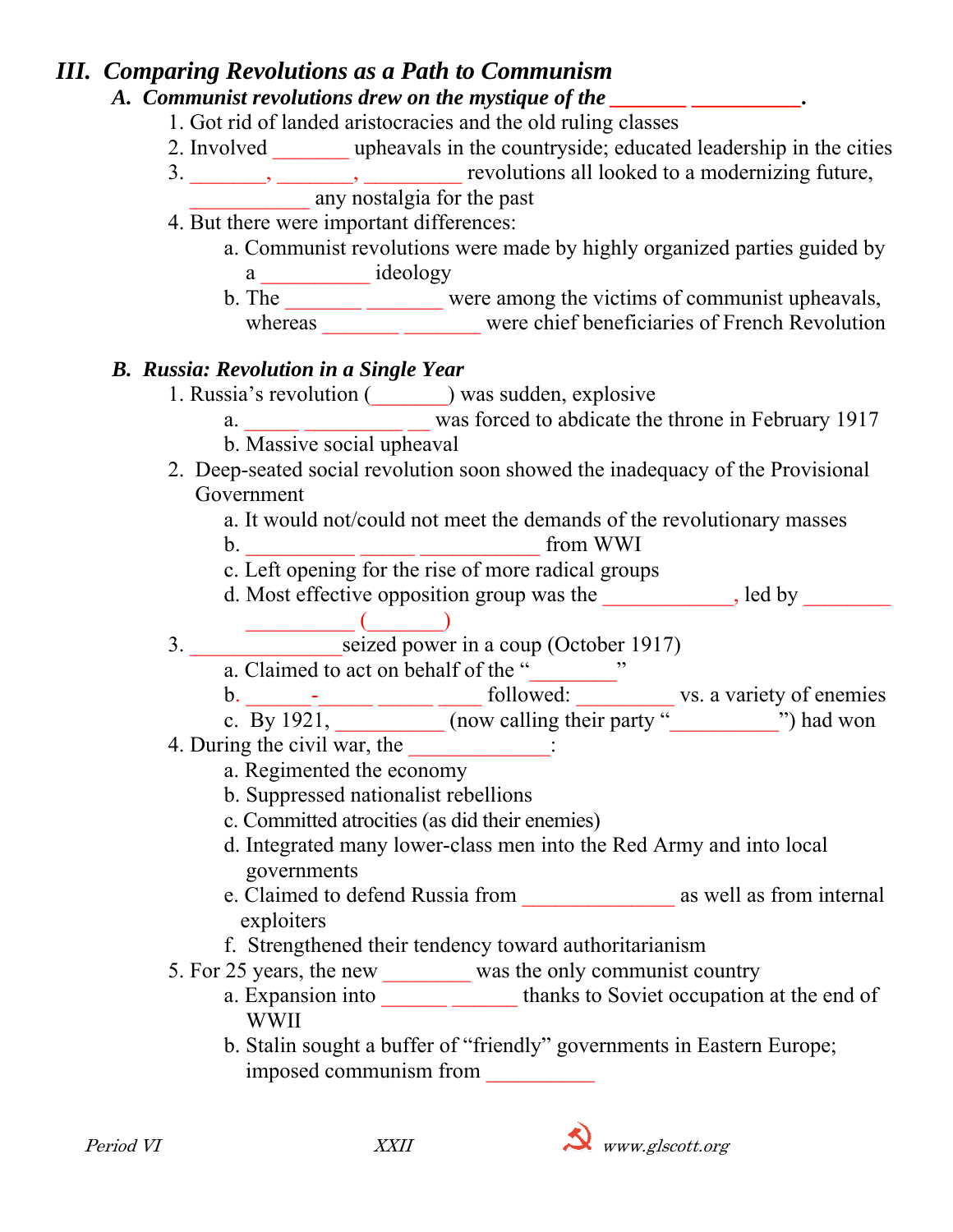#### *C. China: A Prolonged Revolutionary Struggle*

- 1. Communism won in China in  $\qquad \qquad$ , after a long struggle
	- a. The Chinese imperial system had collapsed in 1911
	- b. The Chinese Communist Party (CCP) was not founded until 1921
- 2. Next 28 years, the CCP grew and transformed its strategy under
- 3. Had a formidable enemy in the Guomindang (Nationalist Party), which ruled China after 1928
	- a.  $\frac{1}{\sqrt{2\pi}}$   $\frac{1}{\sqrt{2\pi}}$  led the Guomindang
	- b. The Guomindang promoted modern development, at least in cities
	- c. The countryside remained impoverished
- 4. The CCP was driven from the cities, developed a new strategy
	- a. Looked to the for support, not city workers
	- b. Only gradually won respect and support of
	- c. Given a boost by **c** invasion of China
- 5. The CCP addressed both foreign imperialism and peasant exploitation
	- a. Expressed Chinese nationalism and demand for social change
	- b. Gained a reputation for honesty, unlike the Guomindang

### *IV. Building Socialism in Two Countries*

#### *A. \_\_\_\_\_\_ \_\_\_\_\_\_\_ built a socialist society in the USSR in the 1920s and 1930s; \_\_\_\_\_ \_\_\_\_\_\_\_\_\_\_\_ did the same in China in the 1950s and 1960s.*

- 1. First step: and
- 2, Serious attack on class and gender inequalities
- 3. Both created political systems dominated by the
	- a. High-ranking party members were expected to exemplify socialism
	- b. All other parties were
	- c. The state controlled almost the entire
- 4. China's conversion to communism was a much easier process than that experienced by the USSR
	- a. The USSR had already paved the way
	- b. Chinese communists won the support of the rural masses
	- c. But China had more economic problems to resolve

### *B. Communist Feminism*

- 1. Communist countries pioneered "\_\_\_\_\_\_\_\_\_\_\_\_\_\_\_\_\_\_\_\_\_"
	- a. Largely directed by the

 $\mathcal{L}_\text{max} = \frac{1}{2} \sum_{i=1}^n \frac{1}{2} \sum_{i=1}^n \frac{1}{2} \sum_{i=1}^n \frac{1}{2} \sum_{i=1}^n \frac{1}{2} \sum_{i=1}^n \frac{1}{2} \sum_{i=1}^n \frac{1}{2} \sum_{i=1}^n \frac{1}{2} \sum_{i=1}^n \frac{1}{2} \sum_{i=1}^n \frac{1}{2} \sum_{i=1}^n \frac{1}{2} \sum_{i=1}^n \frac{1}{2} \sum_{i=1}^n \frac{1}{2} \sum_{i=1}^n$ 

- b. The USSR almost immediately declared \_\_\_\_\_\_\_\_\_\_\_\_\_ and \_\_\_\_\_ for women
- c. Divorce, abortion, pregnancy leave, women's work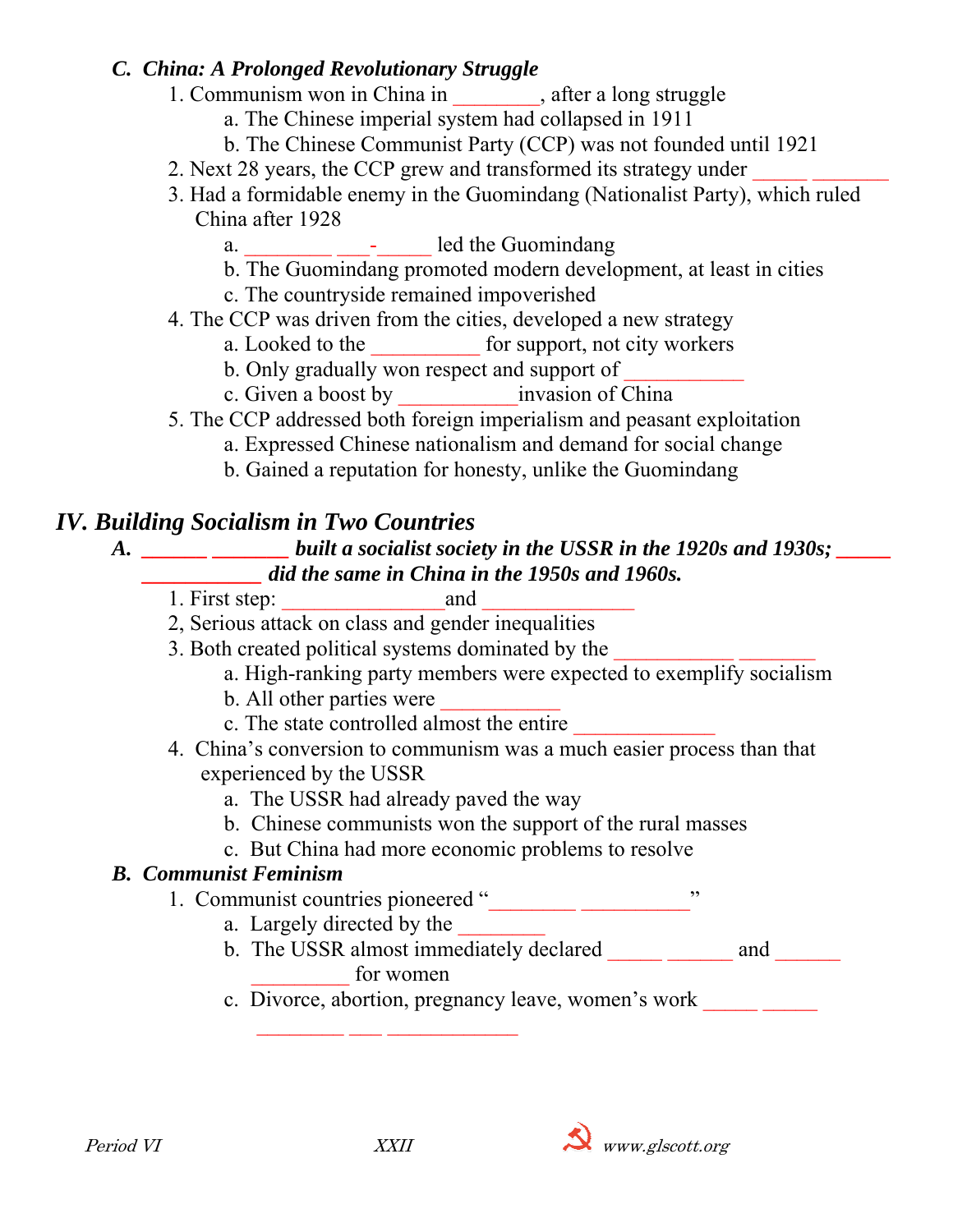| 2. 1919: USSR's Communist Party set up Zhenotdel ( |  |
|----------------------------------------------------|--|
|----------------------------------------------------|--|

a. Pushed a feminist agenda

- 
- b. \_\_\_\_\_\_ \_\_\_\_\_\_\_\_\_\_\_\_ \_\_\_\_\_\_\_\_ and ordinary people often opposed it
- c. Stalin it in 1930
- 3. Communist China also worked for women's
	- a. Marriage Law of 1950 ordered free choice in marriage, easier divorce, the end of concubinage and child marriage, and equal property rights for women
	- b. CCP tried to implement pro-female changes against strong opposition
	- c. Women became much more active in the
- 4. Limitations on communist women's liberation
	- a. Stalin declared the women's question "<br>"in 1930
	- b. no direct attack in either state on male domination within the family
	- c. women retained burden of and as well as
	- d. few women made it into top  $\frac{1}{\sqrt{1-\frac{1}{n}}\sqrt{1-\frac{1}{n}}\sqrt{1-\frac{1}{n}}\sqrt{1-\frac{1}{n}}$

### *C. Socialism in the Countryside*

- 1. In both states, the communists took landed estates and \_\_\_\_\_\_\_\_\_\_\_\_the land to peasants
	- a. Russia:  $\qquad \qquad \text{took and} \qquad \qquad \text{the land themselves}$
	- b. China: land reform teams mobilized poor peasants to confront landlords and wealthier peasants
- 2. Second stage of rural reform: effort to end \_\_\_\_\_\_\_\_\_\_\_\_\_\_\_\_\_\_\_ in land by **\_\_\_\_\_\_\_\_\_** agriculture
	- a. in China, was largely peaceful (1950s)
	- b. in the USSR, was imposed by  $\frac{1}{2}$  (1928–1933) c. China's
	- went further than the USSR's

#### *D. Communism and Industrial Development*

1. Both states regarded as

a. Need to end humiliating backwardness and poverty

- b. Desire to create \_\_\_\_\_\_\_\_\_\_\_\_\_\_\_\_\_\_\_\_\_\_\_\_\_\_\_ to survive in a hostile world
- 2. China largely followed the model established by the USSR
	- a. where ownership of property
	- b. Centralized planning  $(\_\_\_\_\_\_\_\_\_\_$
	- c. Priority given to  $\qquad \qquad$
	- d. Massive mobilization of
	- e. Intrusive party control of the whole process
	- f. Both countries experienced major economic growth
- 3. The USSR leadership largely accepted the social outcomes of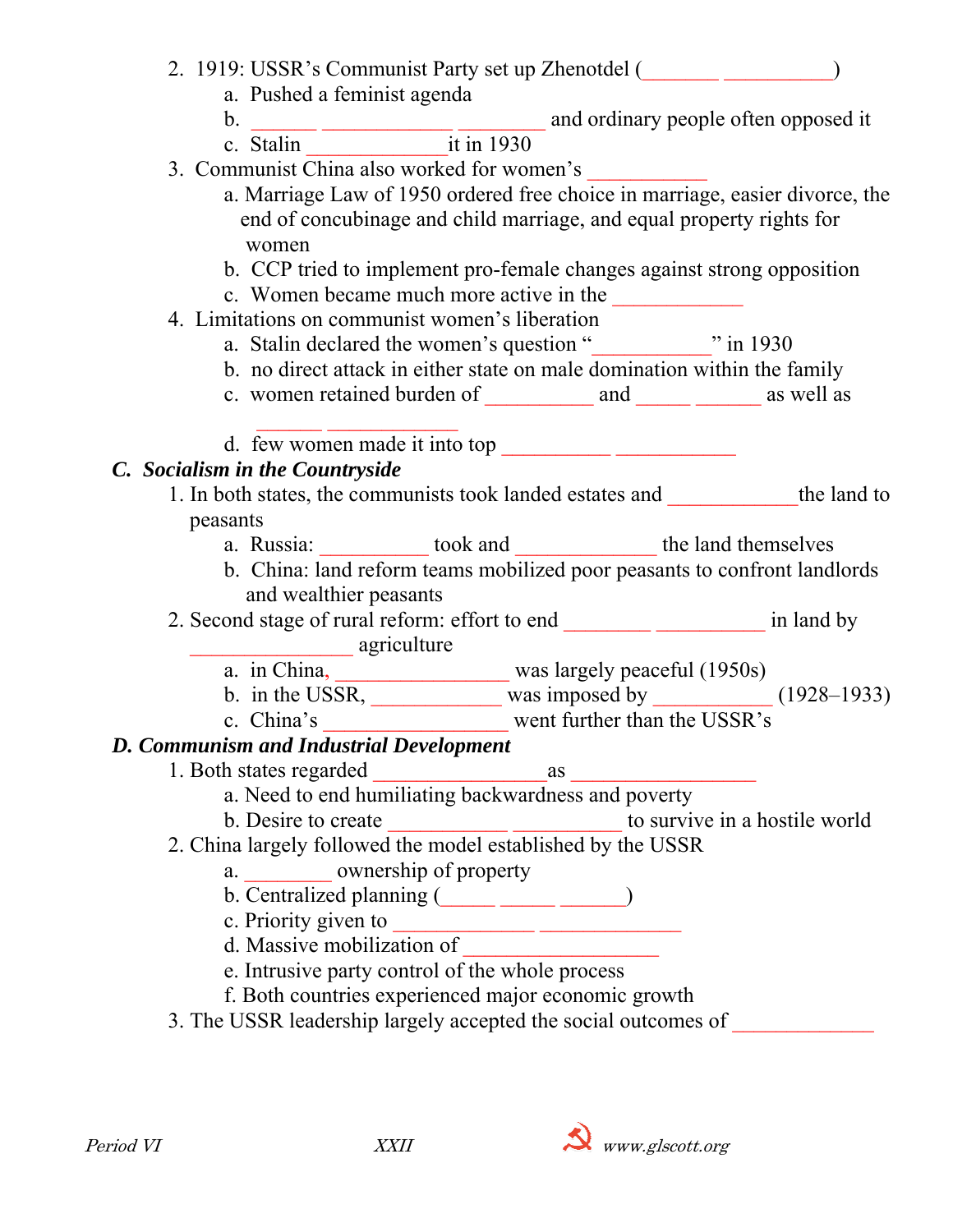| a. The                                                                           | $\frac{1}{2}$ $\frac{1}{2}$ $\frac{1}{2}$ $\frac{1}{2}$ $\frac{1}{2}$ $\frac{1}{2}$ $\frac{1}{2}$ $\frac{1}{2}$ $\frac{1}{2}$ $\frac{1}{2}$ $\frac{1}{2}$ $\frac{1}{2}$ $\frac{1}{2}$ $\frac{1}{2}$ $\frac{1}{2}$ $\frac{1}{2}$ $\frac{1}{2}$ $\frac{1}{2}$ $\frac{1}{2}$ $\frac{1}{2}$ $\frac{1}{2}$ $\frac{1}{2}$ |                       |
|----------------------------------------------------------------------------------|---------------------------------------------------------------------------------------------------------------------------------------------------------------------------------------------------------------------------------------------------------------------------------------------------------------------|-----------------------|
| industrialization in rural areas                                                 |                                                                                                                                                                                                                                                                                                                     |                       |
|                                                                                  | b. The Great Proletarian (mid-1960s)                                                                                                                                                                                                                                                                                |                       |
| <b>E. The Search for Enemies</b>                                                 |                                                                                                                                                                                                                                                                                                                     |                       |
| 1. The USSR and China under Stalin and Mao were rife with ______________________ |                                                                                                                                                                                                                                                                                                                     |                       |
| became class enemies                                                             | a. Fear that important communists were corrupted by                                                                                                                                                                                                                                                                 |                       |
|                                                                                  |                                                                                                                                                                                                                                                                                                                     | to                    |
| restore capitalism<br>2. USSR: The Terror (                                      | $\frac{1}{2}$ of the late 1930s                                                                                                                                                                                                                                                                                     |                       |
| communists                                                                       | a. Enveloped millions of Russians, including tens of thousands of prominent                                                                                                                                                                                                                                         |                       |
|                                                                                  | b. Many were sentenced to harsh labor camps (                                                                                                                                                                                                                                                                       |                       |
|                                                                                  | c. Nearly a million people were ________________between 1936 and 1941                                                                                                                                                                                                                                               |                       |
| 3. China: the search for enemies was a more public process                       |                                                                                                                                                                                                                                                                                                                     |                       |
| a. The                                                                           | $\frac{1966-1969}{2}$ (1966–1969) escaped control of communist                                                                                                                                                                                                                                                      |                       |
| leadership                                                                       |                                                                                                                                                                                                                                                                                                                     |                       |
|                                                                                  |                                                                                                                                                                                                                                                                                                                     | itself                |
|                                                                                  |                                                                                                                                                                                                                                                                                                                     |                       |
|                                                                                  | d. Mao had to call in the army to avert                                                                                                                                                                                                                                                                             |                       |
| 4. Both the Terror and the Cultural Revolution discredited                       |                                                                                                                                                                                                                                                                                                                     | and                   |
|                                                                                  | contributed to eventual collapse of communist experiment                                                                                                                                                                                                                                                            |                       |
| V. East versus West: A Global Divide and a Cold War                              |                                                                                                                                                                                                                                                                                                                     |                       |
| A. Military Conflict and the Cold War                                            |                                                                                                                                                                                                                                                                                                                     |                       |
| 1. Europe was the cold war's first arena                                         |                                                                                                                                                                                                                                                                                                                     |                       |
| a. Soviet concern for security and control in                                    |                                                                                                                                                                                                                                                                                                                     |                       |
| world economy                                                                    | b. American and British desire for open societies linked to the capitalist                                                                                                                                                                                                                                          |                       |
| 2. Creation of rival military alliances (                                        | and the                                                                                                                                                                                                                                                                                                             |                       |
| a. American sphere of influence (                                                |                                                                                                                                                                                                                                                                                                                     | was largely voluntary |
| b. Soviet sphere (                                                               | was imposed                                                                                                                                                                                                                                                                                                         |                       |
| $Th \sim 44$                                                                     | $\overline{w}$ divided the<br>trizac                                                                                                                                                                                                                                                                                |                       |

- c. The " winded the two spheres
- 3. Communism spread into Asia (China, Korea, Vietnam), caused conflict
- a. <u>invaded</u> in 1950
- b. Vietnam: massive and the 1960s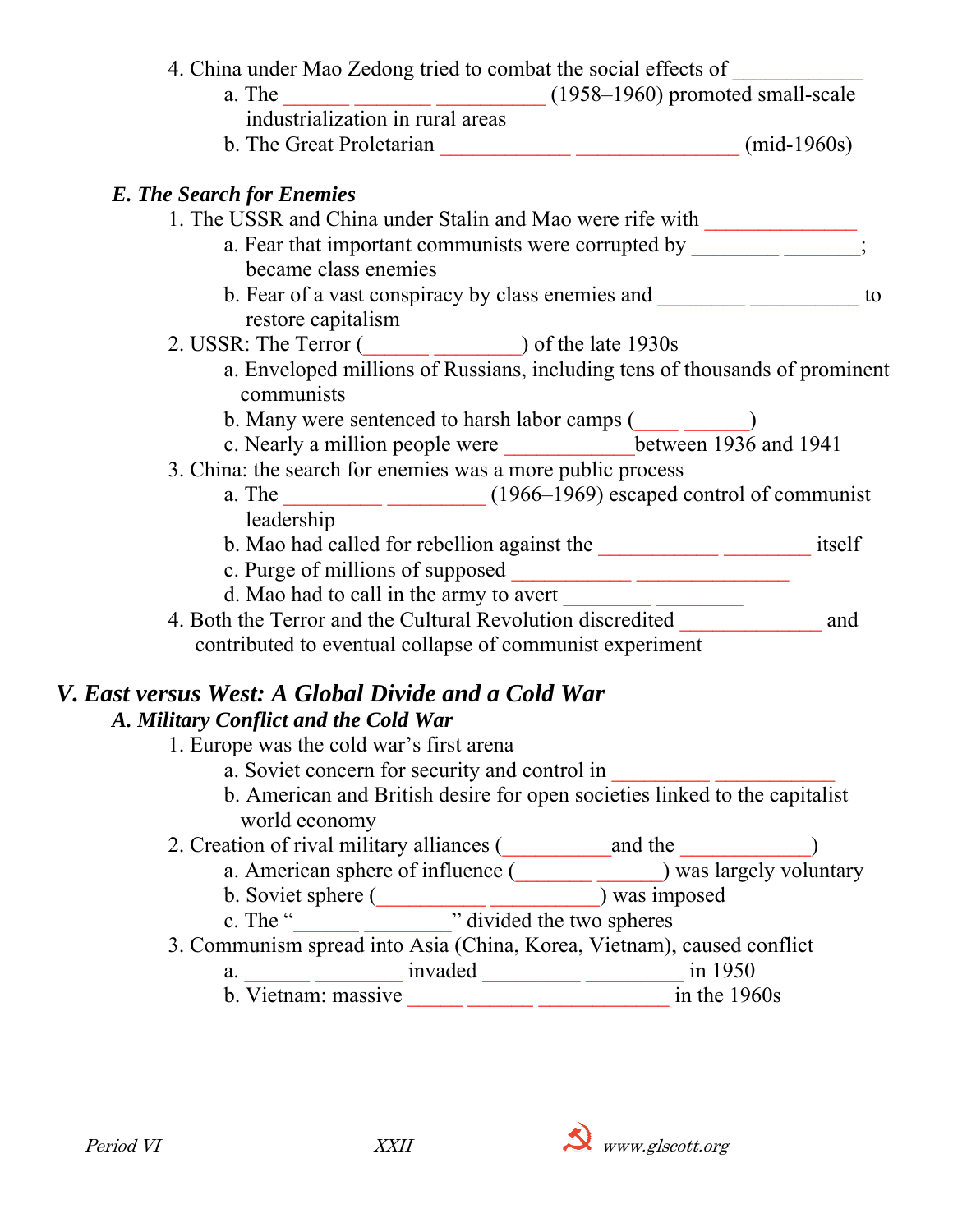| 4. Major cold war–era conflict in                                                                                                                        |                                                                                    |  |  |
|----------------------------------------------------------------------------------------------------------------------------------------------------------|------------------------------------------------------------------------------------|--|--|
|                                                                                                                                                          | a. A Marxist party took power in 1978 but soon alienated much of the               |  |  |
| population                                                                                                                                               |                                                                                    |  |  |
|                                                                                                                                                          |                                                                                    |  |  |
|                                                                                                                                                          | c. USSR withdrew in ______ under international pressure; communist rule of         |  |  |
|                                                                                                                                                          | collapsed                                                                          |  |  |
| 5. The battle that never happened:                                                                                                                       |                                                                                    |  |  |
|                                                                                                                                                          |                                                                                    |  |  |
|                                                                                                                                                          |                                                                                    |  |  |
|                                                                                                                                                          | c. ___________ gradually aligned himself with the USSR                             |  |  |
| d.                                                                                                                                                       | $\frac{1}{2}$ (October 1962)                                                       |  |  |
| <b>B.</b> Nuclear Standoff and Third World Rivalry                                                                                                       |                                                                                    |  |  |
| 1. The USSR succeeded in creating a nuclear weapon in ______                                                                                             |                                                                                    |  |  |
|                                                                                                                                                          | 2. Massive arms race: by 1989, the world had nearly ___________ nuclear warheads,  |  |  |
| with complex delivery systems                                                                                                                            |                                                                                    |  |  |
|                                                                                                                                                          | 3. - : fear of massive nuclear destruction and even the possible                   |  |  |
| extinction of humankind                                                                                                                                  |                                                                                    |  |  |
| 4. Both sides knew how serious their destructive power was                                                                                               |                                                                                    |  |  |
| a. Careful avoidance of nuclear provocation, especially after 1962                                                                                       |                                                                                    |  |  |
|                                                                                                                                                          |                                                                                    |  |  |
| into a nuclear war                                                                                                                                       |                                                                                    |  |  |
| 5. Both the United States and the USSR courted                                                                                                           |                                                                                    |  |  |
|                                                                                                                                                          | a. United States intervened in Iran, the Philippines, Guatemala, El Salvador,      |  |  |
| Chile, the Congo, and elsewhere because of fear of communist penetration                                                                                 |                                                                                    |  |  |
| b. the United States often supported ___________, authoritarian regimes                                                                                  |                                                                                    |  |  |
| c. many third world countries resisted being used as pawns                                                                                               |                                                                                    |  |  |
|                                                                                                                                                          | d. some countries (e.g., India) claimed "subsetently status in the cold war        |  |  |
|                                                                                                                                                          |                                                                                    |  |  |
|                                                                                                                                                          |                                                                                    |  |  |
|                                                                                                                                                          | 1. The United States became leader of the West against communism                   |  |  |
|                                                                                                                                                          |                                                                                    |  |  |
| a. led to the creation of an "imperial" presidency in the United States<br>b. power was given to defense and intelligence agencies, creating a "national |                                                                                    |  |  |
| security state"                                                                                                                                          |                                                                                    |  |  |
|                                                                                                                                                          |                                                                                    |  |  |
|                                                                                                                                                          | c. fear that was being undermined                                                  |  |  |
|                                                                                                                                                          | d. (1950s) narrowed the range of political debate                                  |  |  |
| e. strengthened the influence of the "                                                                                                                   |                                                                                    |  |  |
|                                                                                                                                                          | 2. U.S. military effort was sustained by a flourishing economy and an increasingly |  |  |
| middle-class society                                                                                                                                     |                                                                                    |  |  |
|                                                                                                                                                          | a. U.S. industry hadn't been harmed by _______________, unlike every other         |  |  |
| major industrial society                                                                                                                                 |                                                                                    |  |  |
| b. Americans were a "                                                                                                                                    | , 2                                                                                |  |  |
| c. growing pace of U.S. investment abroad                                                                                                                |                                                                                    |  |  |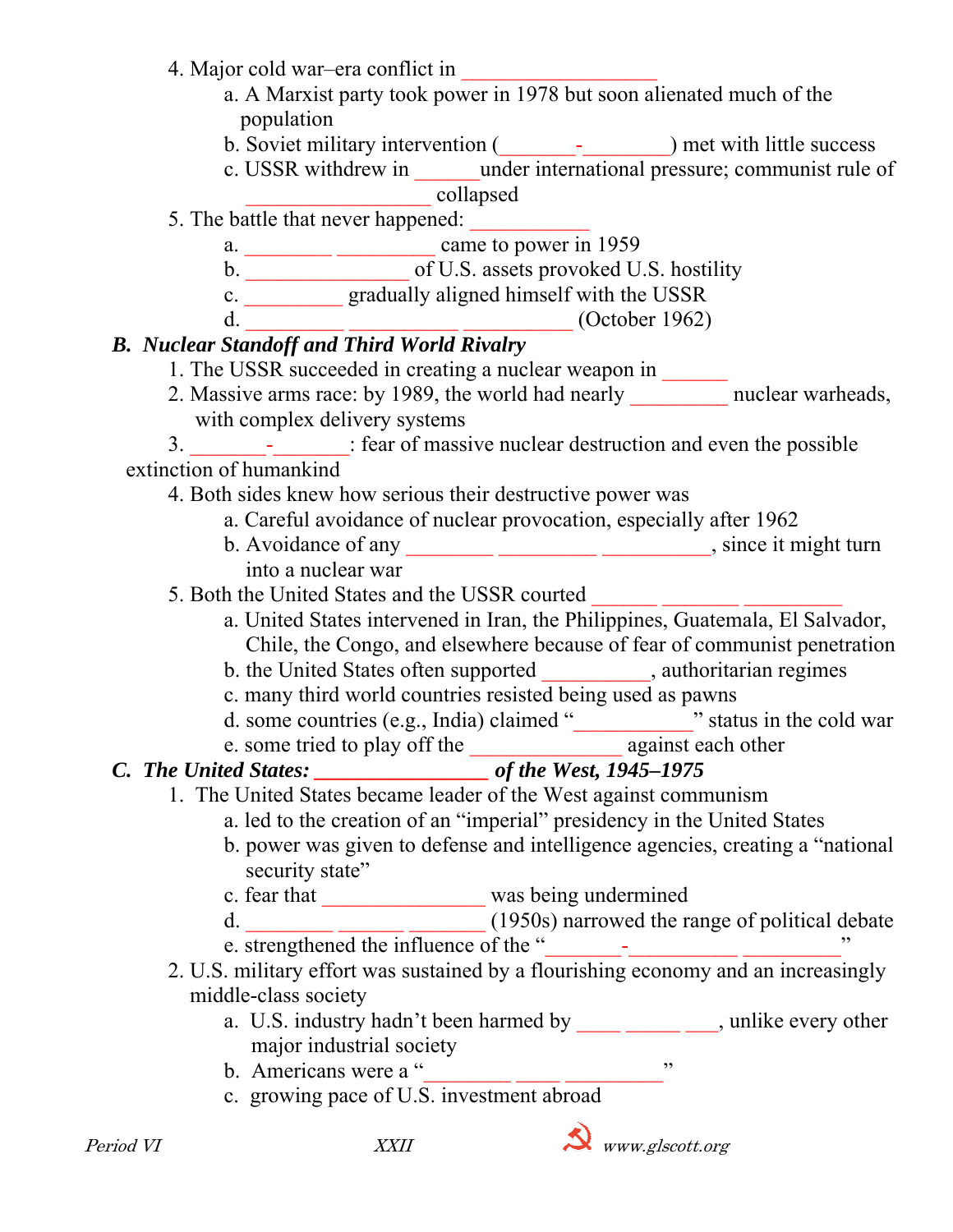- 3. American popular culture also spread around the world
	- a. jazz, rock-and-roll, and rap found foreign audiences
	- b. by 1990s, American movies took about \_\_\_\_\_\_ of the European market
	- c. around \_\_\_\_\_\_\_\_\_\_ McDonald's restaurants in 100 countries

### *D. The Communist World, 1950s–1970s*

- 1. \_\_\_\_\_\_\_\_\_\_\_\_\_\_\_\_\_\_\_\_ took power in the USSR in 1953; in 1956, he denounced  $\overline{\text{as a criminal}}$
- 2. The cold war justified a continuing Soviet emphasis on military and defense industries
- 3. Growing conflict among the countries
- a. The contraction of the contraction of the contraction of the contraction of the contraction of the contraction of the contraction of the contraction of the contraction of the contraction of the contraction of the contra
- b. Soviet invasions of  $(1956-1957)$  and  $(1968)$  to crush reform movements
	- c. Early 1980s: \_\_\_\_\_\_\_\_\_\_\_\_\_\_was also threatened with invasion
- d. Brutal suppression of reform tarnished the image of Soviet communism, gave credence to Western views of the cold war as a struggle between  $\qquad \qquad \text{and} \qquad$ 
	- e. sharp opposition between the USSR and China
	- f. China went to war against a communist \_\_\_\_\_\_\_\_\_\_\_\_ in 1979
	- 4. World communism reached its greatest extent in the 1970s

## *VI. Comparing Paths to the End of Communism*

### *A. The communist era ended rapidly and peacefully between the late 1970s and 1991.*

- 1. China: Mao Zedong died in 1976
- 2. Europe: popular movements overthrew communist governments in
- 3. Both cases show the *\_\_\_\_\_\_\_\_\_\_\_\_ \_\_\_\_\_\_\_\_\_\_\_\_\_\_\_* of communism
	- a. communist states couldn't catch up economically
	- b. the Soviet economy was
	- c. failures were known around the world
	- d. economic failure limited
- 4. Both cases show the *moral* failure of communism
	- a. Stalin's  $\_\_\_\_\$  and  $\_\_\_\_\_\_\_\_\_\_\_$
	- b. Mao's \_\_\_\_\_\_\_\_\_\_\_\_\_\_\_\_ \_\_\_\_\_\_\_\_\_\_\_\_\_\_\_\_\_\_
	- c. Near-genocide in
	- d. Happened in a global climate that embraced and and

#### $\mathcal{L}_\text{max}$  and  $\mathcal{L}_\text{max}$  and  $\mathcal{L}_\text{max}$ *B. China: Abandoning Communism and Maintaining the Party*

- 1. Deng Xiaoping came to power in 1976
	- a. relaxed \_\_\_\_\_\_\_\_\_\_\_\_\_\_\_\_\_
	- b. released some 100,000 political prisoners
	- c. dismantled \_\_\_\_\_\_\_\_\_\_\_\_\_\_\_\_\_\_ \_\_\_\_\_\_\_\_\_\_\_\_\_\_ \_\_\_\_\_\_\_\_\_\_\_\_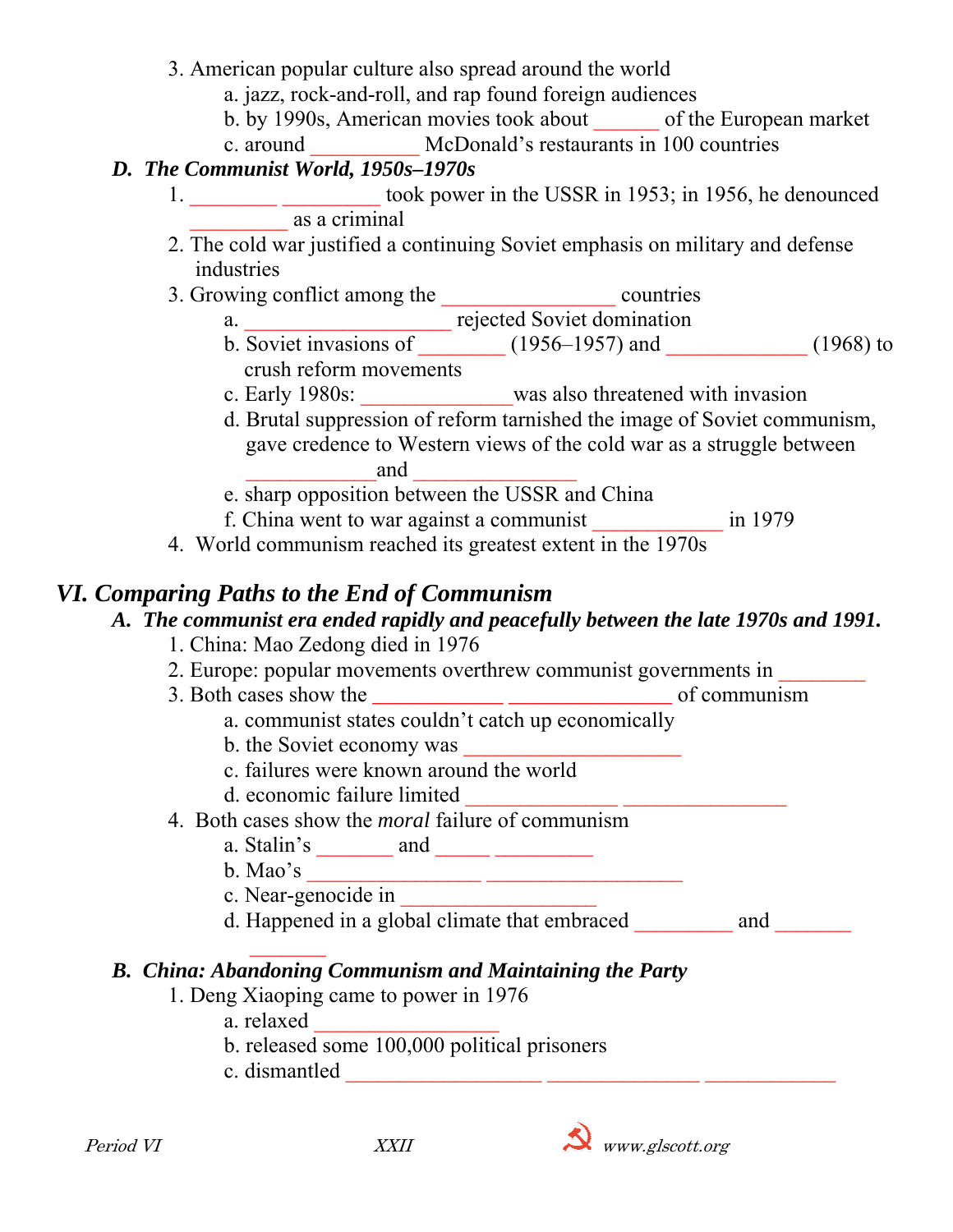| 2. China opened itself to the world economy                                                                                               |  |       |
|-------------------------------------------------------------------------------------------------------------------------------------------|--|-------|
|                                                                                                                                           |  |       |
|                                                                                                                                           |  |       |
| pollution, and inequality between coast and interior                                                                                      |  |       |
| 3. The Chinese Communist Party has kept its political monopoly                                                                            |  |       |
| a. brutal crushing of ____________________ movement in late 1980s                                                                         |  |       |
|                                                                                                                                           |  |       |
| 4. China is now a "<br>China is now a " $\frac{1}{2}$ on $\frac{1}{2}$ and new respect for ancient traditions" that combines nationalism, |  |       |
|                                                                                                                                           |  |       |
| C. The Soviet Union: The Collapse of Communism and Country                                                                                |  |       |
| 1. became general secretary in mid-1980s                                                                                                  |  |       |
| a. launched economic reform program (see the same set of "substitutional contract of "substitution").                                     |  | ") in |
| 1987                                                                                                                                      |  |       |
| b. was met with heavy resistance                                                                                                          |  |       |
| c. Gorbachev responded with glasnost ("___________") to greater cultural and                                                              |  |       |
| intellectual freedoms                                                                                                                     |  |       |
| 2. Glasnost revealed what a _________ the USSR was (crime, prostitution, suicide,                                                         |  |       |
| corruption, etc.)                                                                                                                         |  |       |
| a. the extent of Stalin's atrocities was                                                                                                  |  |       |
| b. new openness to religious expression                                                                                                   |  |       |
|                                                                                                                                           |  |       |
| 3. Democratization—free elections in 1989                                                                                                 |  |       |
| 4. Move to end the cold war by making unilateral military cuts, negotiating arms                                                          |  |       |
| control with United States                                                                                                                |  |       |
|                                                                                                                                           |  |       |
| a. the planned economy was __________ before a market-based system could<br>develop                                                       |  |       |
| b. new freedoms led to more strident demands                                                                                              |  |       |
| c. subordinate states demanded greater _________________ or ____________                                                                  |  |       |
| d. Gorbachev refused to use _________ to crush the protesters                                                                             |  |       |
| 6. Eastern European states broke free from USSR-sponsored communism                                                                       |  |       |
| 7. conservatives attempted a (August 1991)                                                                                                |  |       |
| 8. fifteen new and independent states emerged from the breakup of the USSR                                                                |  |       |
| D. By 2000, the communist world had shrunk considerably.                                                                                  |  |       |
| 1. had lost its dominance completely in the USSR and Eastern                                                                              |  |       |
| Europe                                                                                                                                    |  |       |
| 2. China had mostly abandoned communist _________________ policies                                                                        |  |       |
| 3. Vietnam and Laos remained officially communist but pursued Chinese-style<br>reforms                                                    |  |       |
| 4. Cuba: economic crisis in the 1990s, began to allow small businesses and private<br>food markets                                        |  |       |
|                                                                                                                                           |  |       |